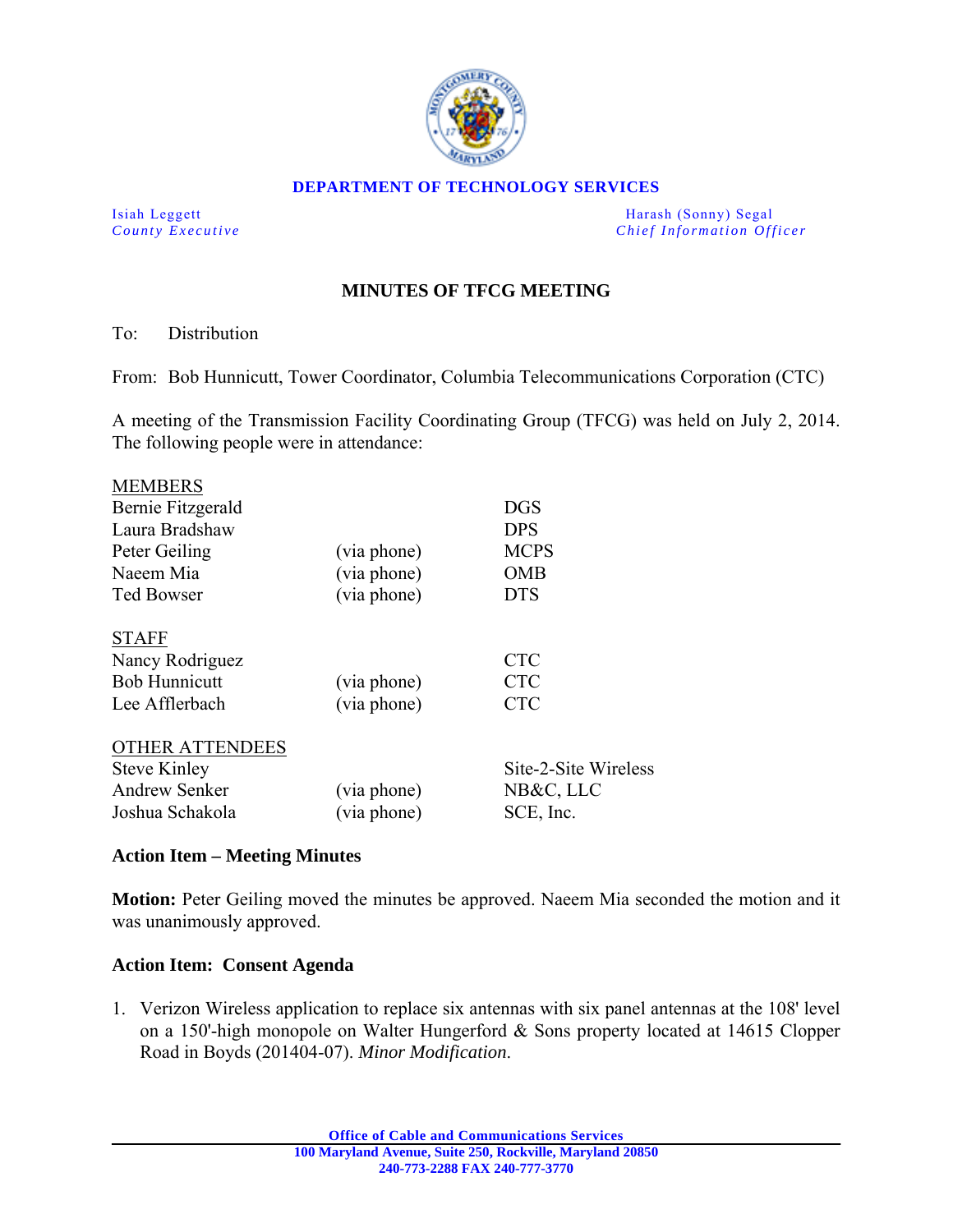- 2. Sprint application to attach three panel antennas at the 46 level on a 48-high apartment building on Kay Management Company property located at 11927 Veirs Mills Road in Silver Spring (201407-01). *Minor Modification*.
- 3. Sprint application to add three panel antennas at the 139' level on a 142'-high water tank on United States Navy property located at 9500 MacArthur Boulevard in Bethesda (201407-02). *Minor Modification*.
- 4. Sprint application to add three panel antennas at the 60' level in a church steeple atop a 38' high church on Luther Rice Memorial Baptist Church property located at 801 W. University Boulevard in Silver Spring (201407-04). *Minor Modification*.
- 5. Verizon Wireless application to attach twelve panel antennas at the 118' level on a 123'-high PEPCO transmission tower on PEPCO property located at 10611 Westlake Drive in Bethesda (201407-05). *Co-location*.
- 6. Sprint application to add three panel antennas at the  $253'$  level on a 480'-high guyed lattice tower on Shumaker Kenneth E ET AL property located at 16700 Barnesville Road in Barnesville (201407-07). *Minor Modification*.
- 7. Sprint application to add three panel antennas at the 76' level on a 110' high monopole on Patricia V. Rinaldi property located at 15700 Georgia Avenue in Olney (201407-09). *Minor Modification.*
- 8. AT&T application to replace six antennas with nine panel antennas at the 174' and 185' levels atop a 160'-high office building on Friendship Properties, LTD property located at 5530 Wisconsin Avenue in Chevy Chase (201407-10). *Minor Modification*.
- 9. T-Mobile application to add three panel antennas atop each of 11 buildings. See attached list for owners and addresses. (201407-11). *Minor Modification*.
- 10. T-Mobile application to replace two antennas with two panel antennas and add three 96" high panel antennas at the 55' level atop a 50' high apartment building on The Rebecca Limited Partnership property located at 10920 Connecticut Avenue in Kensington (201407- 31). *Minor Modification*.

**Motion:** Naeem Mia moved the Consent Agenda be approved. Peter Geiling seconded the motion and it was unanimously approved.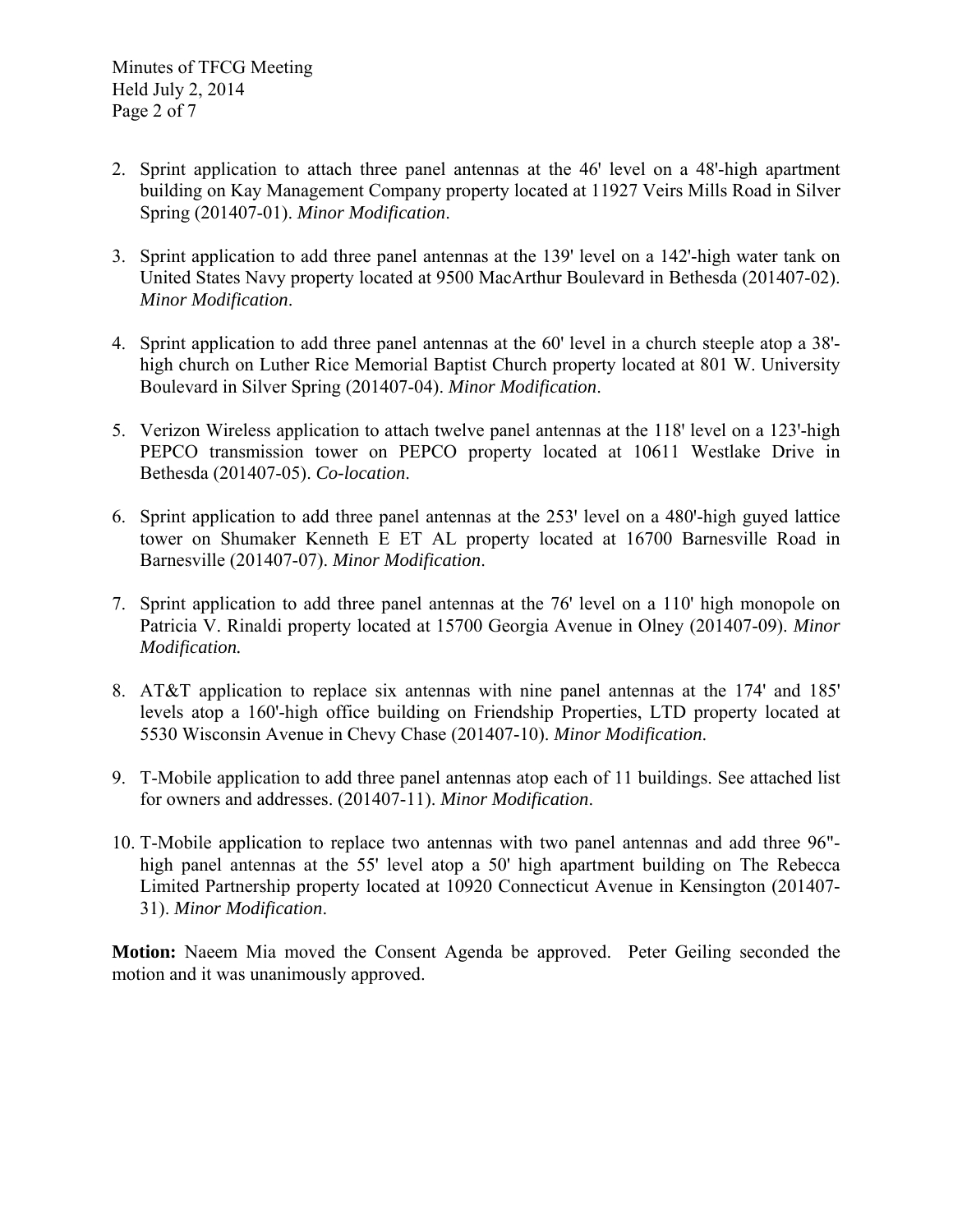Minutes of TFCG Meeting Held July 2, 2014 Page 3 of 7

## **Regular Agenda**

**Action Item:** AT&T application to construct a 148ʹ-high monopole and attach twelve antennas at the 146ʹ level on Stonebridge HOA property located at 15000 Muddy Branch Road in Gaithersburg (201404-15). *New*. *Conditioned on approval by the Board of Appeals for a special exception and any approvals that may be needed to address the setback issues or a design for a monopole of a height that meets setback limits* 

Mr. Hunnicutt summarized the application noting that there were three options to attach to existing structures ruled out by AT&T as options in lieu of the a new monopole. AT&T provided supporting RF maps; the Tower Coordinator's engineer reviewed the maps and concurred that those options will not meet the stated coverage objective for this service area. He also mentioned that although RF maps support the need for antennas as proposed, because the site does not meet setback requirements, AT&T may consider a shorter structure which would meet setback and still be able to significantly improve coverage in the vicinity of this property, albeit not as well as antennas at the higher elevation.

**Motion:** Bernie Fitzgerald moved the application be recommended as conditioned by the Tower Coordinator. Naeem Mia seconded the motion and it was unanimously approved.

**Action Item:** AT&T application to construct a 150'-high monopole and attach twelve panel antennas at the 150' level on Surmont, LLC property located at 21600 West Offutt Road in Poolesville (201405-10). *New*. *Conditioned on review by the Rustic Roads Advisory Committee and approval of a Special Exception by the Board of Appeals*

Mr. Hunnicutt summarized the application noting that in this case the engineering documentation supports the need for the antennas as proposed. He added that the matter of the interest of the Rustic Roads Advisory Committee in a design for a "unipole" as noted in the report will be up to AT&T to resolve with the Committee.

Mr. Fitzgerald asked if a unipole type structure would enable the antennas to meet the stated coverage requirements. Mr. Afflerbach, Senior Engineer for the Tower Coordinator, explained that it would likely not and would not easily accommodate co-location of antennas by other carriers. Mr. Hunnicutt added that he has already been contacted by Verizon Wireless, which expressed interest in co-locating antennas on this monopole if constructed. The applicant, Steve Kinely, stated a unipole design could not accommodate all the antennas from AT&T and Verizon Wireless, especially given both the large size of the antennas and the number of antennas to be deployed by AT&T and Verizon Wireless. Mr. Afflerbach agreed.

**Motion:** Peter Geiling moved the application be recommended as conditioned by the Tower Coordinator. Ted Bowser seconded the motion and it was unanimously approved.

**Action Item:** Sprint application to add three panel antennas at the 150' level on a 150'-high monopole on MCPS property located at 300 Olney Sandy Spring Road in Sandy Spring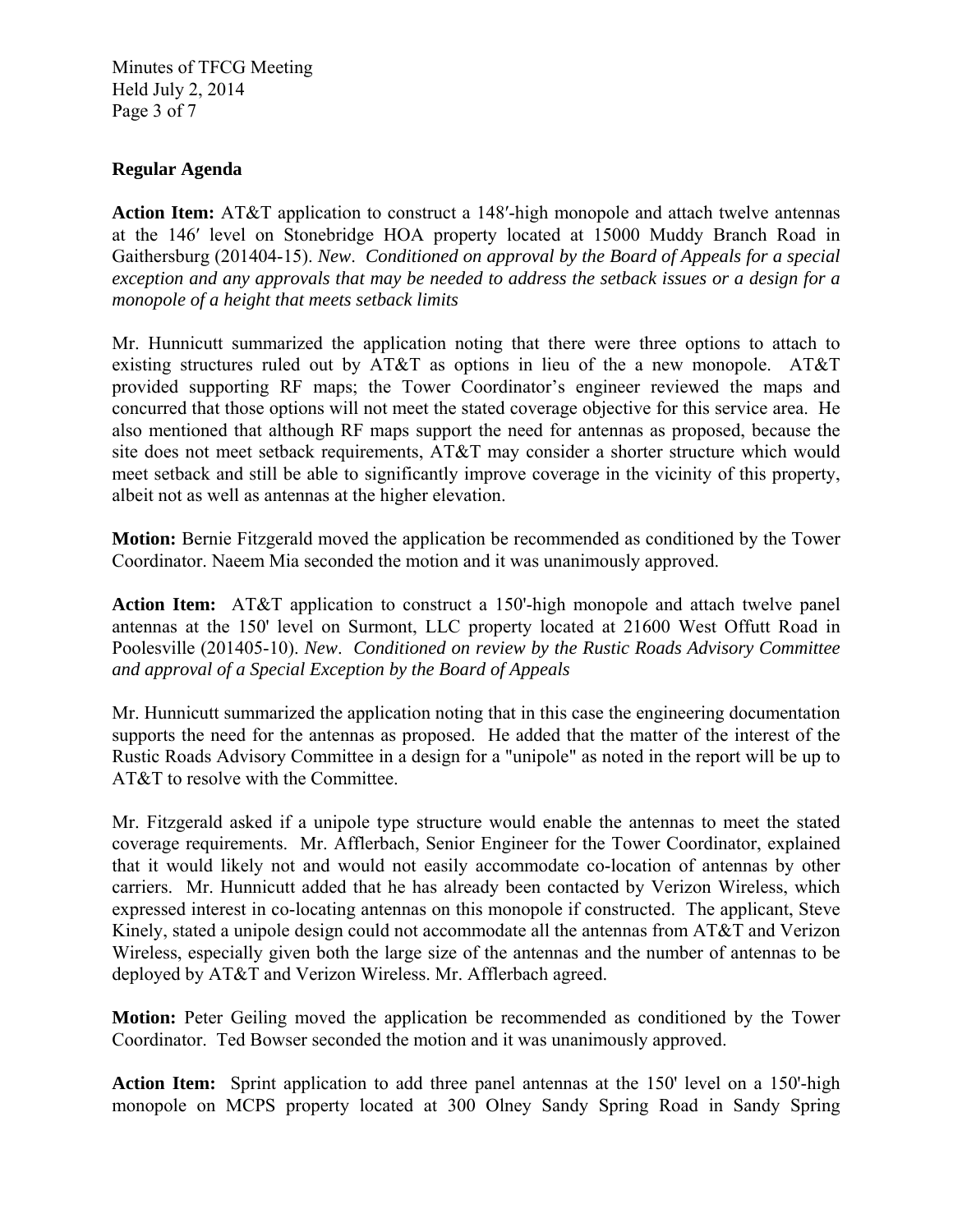Minutes of TFCG Meeting Held July 2, 2014 Page 4 of 7

(201407-06). *Minor Modification*. *Conditioned on the applicant providing written approval from MCPS at the time of permitting that MCPS has approved the attachment of the antennas*

**Motion:** Peter Geiling moved the application be tabled until the public school staff has time to review the plans for this applications, which they only recently received and have not yet approved. Ted Bowser seconded the motion and it was unanimously approved.

**Action Item:** T-Mobile application to add three panel antennas atop each of seven buildings. See attached list for owners and addresses (201407-12). *Minor Modification*. *Conditioned on any modification that may be needed to the special exception* 

**Motion:** Peter Geiling moved the application be recommended as conditioned by the Tower Coordinator. Bernie Fitzgerald seconded the motion and it was unanimously approved.

**Action Item:** T-Mobile application to add three panel antennas at the 105' level atop a 112'-high water tank on WSSC property at 17710 Buehler Road in Olney (201407-14). *Minor Modification. Conditioned on the applicant providing written approval from WSSC at the time of permitting that WSSC has approved the attachment of the antennas* 

**Motion:** Peter Geiling moved the application be recommended as conditioned by the Tower Coordinator. Bernie Fitzgerald seconded the motion and it was unanimously approved.

**Action Item:** T-Mobile application to add three panel antennas at the 105' level on a 135'-high water tank on WSSC property at 8505 Aqueduct Road in Potomac (201407-15). *Minor Modification. Conditioned on the applicant providing written approval from WSSC at the time of permitting that WSSC has approved the attachment of the antennas* 

**Motion:** Peter Geiling moved the application be recommended as conditioned by the Tower Coordinator. Bernie Fitzgerald seconded the motion and it was unanimously approved.

**Action Item:** T-Mobile application to add three panel antennas on each of 11 towers. See attached list for owners and addresses (201407-29). *Minor Modification*. *Conditioned on the applicant providing written approval from WSSC at the time of permitting that WSSC has approved the attachment of the antennas* 

**Motion:** Peter Geiling moved the application be recommended as conditioned by the Tower Coordinator. Bernie Fitzgerald seconded the motion and it was unanimously approved.

**Action Item:** T-Mobile application to add three panel antennas on each of nine towers. See attached list for owners and addresses (201407-30). *Minor Modification*. *Conditioned on the applicant providing written approval from WSSC at the time of permitting that WSSC has approved the attachment of the antennas*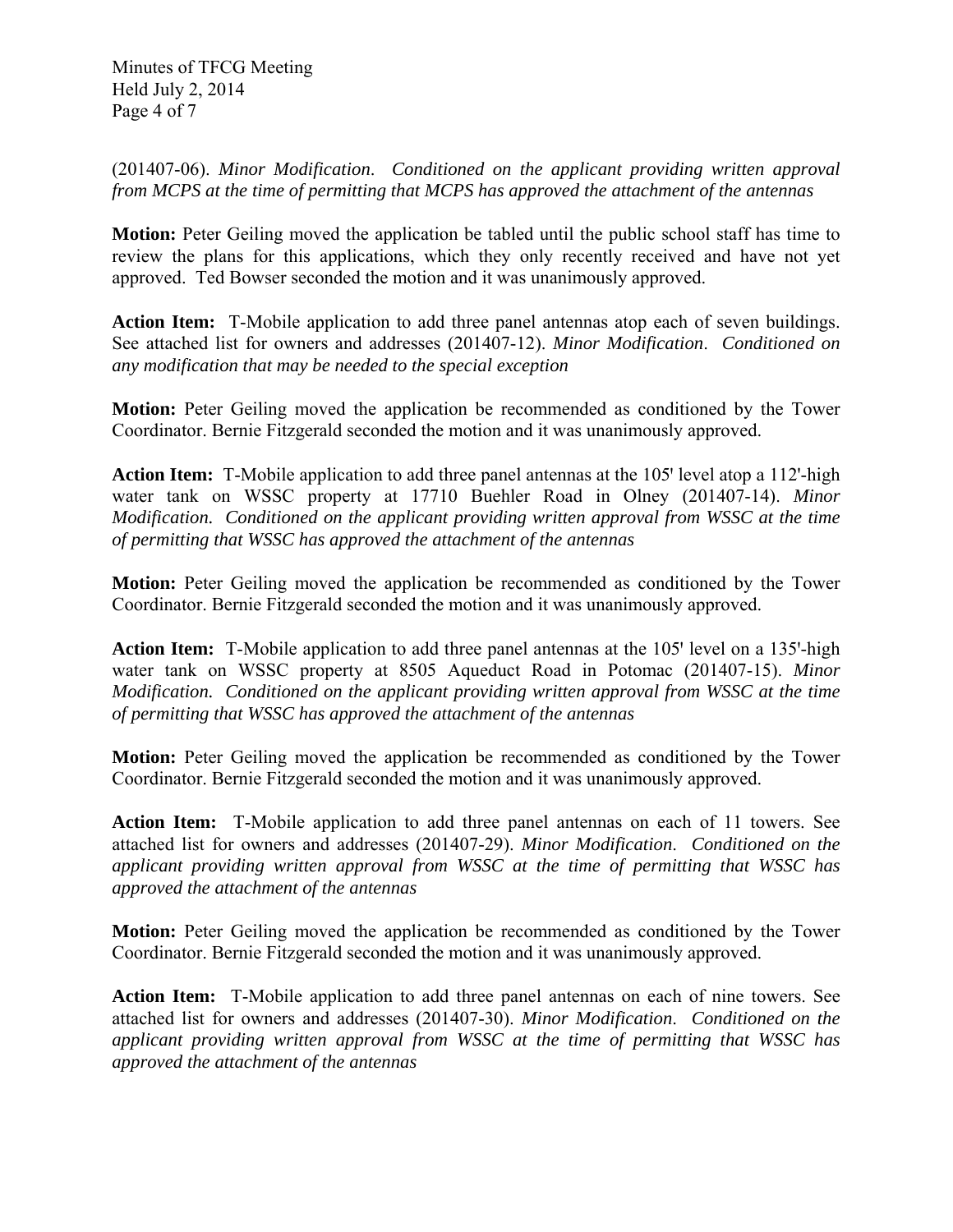Minutes of TFCG Meeting Held July 2, 2014 Page 5 of 7

**Motion:** Peter Geiling moved the application be recommended as conditioned by the Tower Coordinator. Bernie Fitzgerald seconded the motion and it was unanimously approved.

The next regularly scheduled meeting of the TFCG will be held on August 6, 2014 in Room #225 of the COB.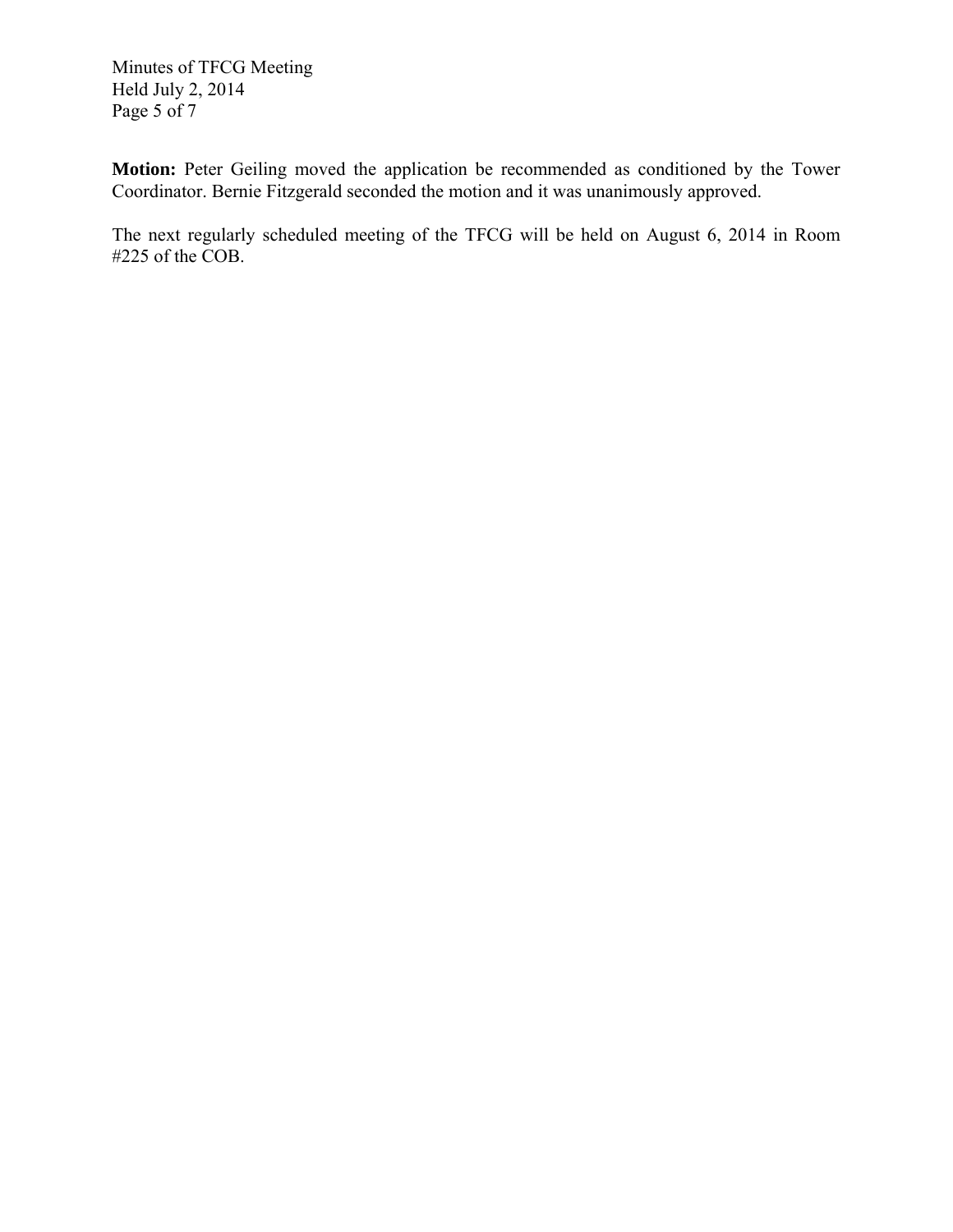# **Attachments to June 4, 2014 TFCG Meeting Minutes**

# Site Spreadsheets

| TFCG #201407-11                   |       |                     |               |         |             |                                   |  |  |
|-----------------------------------|-------|---------------------|---------------|---------|-------------|-----------------------------------|--|--|
| <b>TFCG</b>                       |       |                     |               |         |             |                                   |  |  |
| Site name                         |       | <b>Site Address</b> |               | Site ID | <b>Zone</b> | <b>Property owner</b>             |  |  |
| Semmes Building                   | 10200 | River Road          | Potomac       | 35      |             | R-200 Semmes Building LLC         |  |  |
| Democracy Center                  | 6903  | Rockledge Drive     | Bethesda      | 23      | $C-P$       | <b>Boston Properties</b>          |  |  |
| Park Montgomery Apts              | 8860  | Piney Branch Road   | Silver Spring | 26      | $R-H$       | Piney Branch Assoc.               |  |  |
| WRIT Bldg                         | 10400 | Connecticut Avenue  | Kensington    | 39      | $C-O$       | Knowles Assoc.                    |  |  |
| Sunrise Apts.                     | 19310 | Club House Rd.      | Gaithersburg  | 149     | TS          | <b>Sunrise Assisted Living</b>    |  |  |
| <b>Shady Grove Medical Center</b> | 9850  | Key West Avenue     | Rockville     | 401     | $O-M$       | Washington Real Estate Trust      |  |  |
| Flower Hill SC                    | 18200 | Flower Hill Way     | Gaithersburg  | 363     | <b>PNZ</b>  | PCO, LP                           |  |  |
| Walkers House                     | 18700 | Walkers Choice Rd   | Gaithersburg  | 144     | T-S         | Writ LTD Ptnershp                 |  |  |
| University Gardens                | 440   | University Blvd     | Silver Spring | 292     |             | R-60 Korean Community Sr. Housing |  |  |
| Rock Creek Village SC             | 5504  | Norbeck Road        | Rockville     | 278     | $C-1$       | Second American Aspen LP          |  |  |
| Covenant of Life Church           | 7503  | Muncaster Mill Rd   | Gaithersburg  | 369     | $RE-1$      | PCO. LP                           |  |  |

| TFCG #201407-12         |       |                     |               |              |       |                                     |  |  |
|-------------------------|-------|---------------------|---------------|--------------|-------|-------------------------------------|--|--|
| <b>TFCG</b>             |       |                     |               |              |       |                                     |  |  |
| Site name               |       | <b>Site Address</b> |               | Site ID Zone |       | <b>Property owner</b>               |  |  |
| Verizon Bldg            | 13100 | Columbia Pike       | Silver Spring | 36           | I-3   | Verizon Maryland, Inc.              |  |  |
| NRC Bldg                | 11555 | Rockville Pike      | Rockville     | 94           |       | TSM US Govt. General Services Admin |  |  |
| Renaissance Plaza Apts. | 14000 | Castle Blvd.        | Silver Spring | 16           | R-H   | <b>Grady Properties</b>             |  |  |
| Phillips Office Bldg    | 9420  | Key West Avenue     | Rockville     | 279          |       | O-M Key West III LLP                |  |  |
| E-Z Storage             | 12311 | Parklawn Drive      | Rockville     | 319          | $I-4$ | Rockville Land LLP                  |  |  |
| Loughlin Bldg           | 4110  | Aspen Hill Rd       | Rockville     | 343          | $C-1$ | Loughlin Mgmt.                      |  |  |

| Conditioned on any modification that may be necued to the special exception. |       |              |               |  |  |                                    |  |
|------------------------------------------------------------------------------|-------|--------------|---------------|--|--|------------------------------------|--|
| Lavhill Road                                                                 | 14301 | Lavhill Road | Silver Spring |  |  | 242   O-M   Lavhill Associates LLC |  |

| TFCG #201407-29                                                                                                                                       |        |                        |                     |                  |                       |                          |  |
|-------------------------------------------------------------------------------------------------------------------------------------------------------|--------|------------------------|---------------------|------------------|-----------------------|--------------------------|--|
| <b>TFCG</b>                                                                                                                                           |        |                        |                     |                  |                       |                          |  |
| Site name                                                                                                                                             |        | <b>Site Address</b>    |                     | Site ID          | <b>Zone</b>           | <b>Property owner</b>    |  |
| <b>PEPCO #651-N</b>                                                                                                                                   | 8910   | Falls Farm Rd          | Potomac             | 400              | $R-200$               | PEPCO                    |  |
| PEPCO #37-N                                                                                                                                           | 18917  | Bucklodge Rd           | <b>Boyds</b>        | 263              | <b>RDT</b>            | <b>PEPCO</b>             |  |
| PEPCO #195-S                                                                                                                                          | 4751   | Sandy Spring Rd        | <b>Burtonsville</b> | 341              | $R-200$               | <b>SSUSA Partnership</b> |  |
| <b>PEPCO #637-S</b>                                                                                                                                   | 12901  | Piney Meeting House Rd | Potomac             | 311              | $RE-2$                | <b>PEPCO</b>             |  |
| <b>PEPCO #175-S</b>                                                                                                                                   | 17000  | Oak Hill Rd            | Silver Spring       | 284              | <b>RC</b>             | <b>PEPCO</b>             |  |
| Rockville Measuring Station                                                                                                                           | 15030  | Frederick Rd           | Rockville           | 102              | $I-1$                 | <b>CNS</b> Microwave     |  |
| <b>PEPCO #660-N</b>                                                                                                                                   | 11313  | Deborah Dr             | Rockville           | 243              | $R-90$                | <b>PEPCO</b>             |  |
| <b>PEPCO #829-N</b>                                                                                                                                   | 13622  | Travilah Rd            | Gaithersburg        | 197 <sub>b</sub> | $R-90$                | <b>PEPCO</b>             |  |
| PEPCO 655-N                                                                                                                                           | 8406   | Postoak Rd             | Potomac             | 364              | <b>RPC</b>            | <b>PEPCO</b>             |  |
| <b>PEPCO #683-E</b>                                                                                                                                   | 18300B | Bowie Mill Rd          | Ohey                | 110              | <b>RE-1/TDR PEPCO</b> |                          |  |
| Conditioned on the applicant providing written approval from WSSC at the time of permitting that they have approved the<br>attachment of the antennas |        |                        |                     |                  |                       |                          |  |
| <b>WSSC</b><br>137 <sub>b</sub><br>$C-3$<br>8620<br><b>Pleasant Drive</b><br>Gaithersburg<br><b>Shady Grove Tower</b>                                 |        |                        |                     |                  |                       |                          |  |